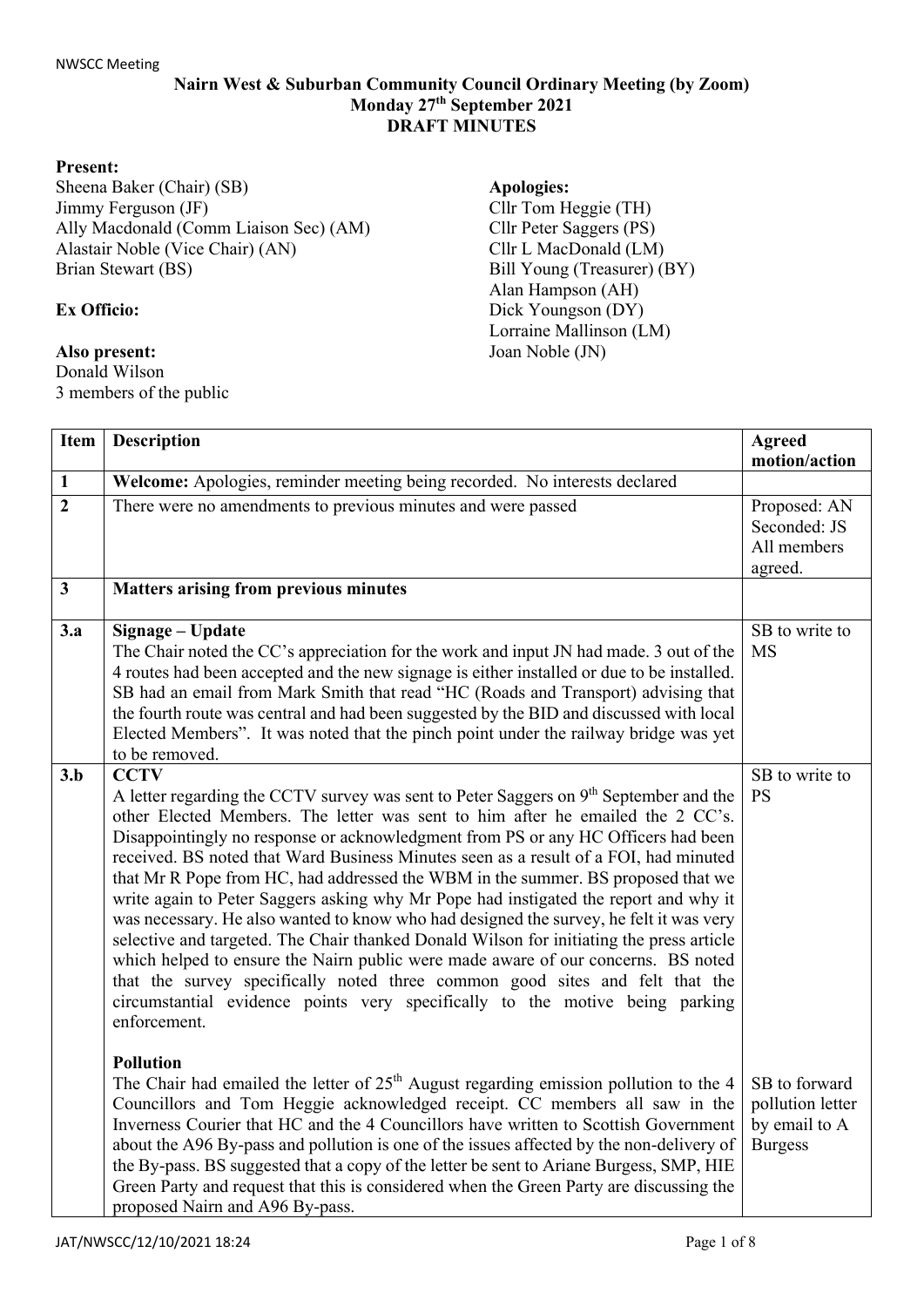|                  | <b>NWSCC Meeting</b>                                                                                                                                                                                                                                                                                                                                                                                                                                                                                                                                                                                                                                                                                                                                                                                                                                                                                                                                                                                                                                                         |                                                                                     |
|------------------|------------------------------------------------------------------------------------------------------------------------------------------------------------------------------------------------------------------------------------------------------------------------------------------------------------------------------------------------------------------------------------------------------------------------------------------------------------------------------------------------------------------------------------------------------------------------------------------------------------------------------------------------------------------------------------------------------------------------------------------------------------------------------------------------------------------------------------------------------------------------------------------------------------------------------------------------------------------------------------------------------------------------------------------------------------------------------|-------------------------------------------------------------------------------------|
|                  | <b>Flood Prevention</b><br>A letter had been sent on 25 <sup>th</sup> July to our 4 Elected Members, all the other Nairnshire<br>CC Chairs, the Ward 18 Manager and to Chief Inspector Jen Valentine who Chairs the<br>NNCP. Cllr Tom Heggie acknowledged receipt but noted he was not at work but would<br>respond when back in harness. So far nothing further has been received however SB<br>advised that the Chair of the NNCP has picked up on the content of the letter and is<br>organising a meeting with SEPA and she hopes to include the CC's in it. BS felt that<br>the responsibility is HCs as the lead agent in his view the police are not front line when<br>making flood prevention police.                                                                                                                                                                                                                                                                                                                                                               | BS to draft a<br>letter for the<br>Chair.                                           |
| 3.c              | <b>Lochloy Bridge Consultation</b><br>The Chair noted that as a CC, we submitted our response to the Lochloy Bridge<br>Consultation and she briefly outlined the main points covered in the submission. This<br>was emailed to Steven Grant, part of the HC infrastructure team. He acknowledged<br>receipt on 26 <sup>th</sup> August and said our CC views will be considered during the ongoing<br>design and project planning process. She had received nothing since then. BS remarked<br>that the local survey delivered a clear verdict: a footbridge alone was inadequate, it was<br>in the wrong place, and the design proposals raised issues of safety, vandalism risk,<br>maintenance and privacy. The clear consensus was for a more substantial (multimodal)<br>crossing further east. He felt that the CC objective should be to press for the local<br>residents needs to be properly considered and for the redeployment of DC's and other<br>funding to deliver that.                                                                                      | NFA at this<br>time.                                                                |
| 3.d              | Membership<br>The Chair tried to update those present about the summer recruitment campaign. BS<br>interrupted stating that as a point of order it was not listed on the agenda. The Chair<br>reminded him he had asked for an update, AN felt the meeting should move onto the<br>next agenda point. (As a follow-on observation the agenda listed at the bottom that the<br>Chair may add to or re-arrange the agenda on the night).                                                                                                                                                                                                                                                                                                                                                                                                                                                                                                                                                                                                                                       |                                                                                     |
| 4.0              | Treasurers Report: In the absence of the Treasurer, the Chair reported on the financial<br>statement and noted that to date there was a net surplus of £756.35. An invoice requires<br>approval by the meeting. It is from Spanglefish for the annual gold cover. The bank<br>account totalled £5510.23<br>Bank Balance: CC Funds £2,249.11 Fireworks Account £3,261.12                                                                                                                                                                                                                                                                                                                                                                                                                                                                                                                                                                                                                                                                                                      | $Proposed - AN$<br>Seconded - BS                                                    |
| $\overline{5.0}$ | Formation of Strategic Priorities subgroup - adoption<br>The Chair invited Brian Stewart to speak about the subgroups work relating to NWSCC<br>Strategic Priorities.<br>BS advised that this work represents an agreed yardstick both to decide how we deploy<br>our own efforts and resources and how we address other proposals which come forward<br>from elsewhere. He advised that the CC has to be prepared to challenge any proposals<br>which do not align with our strategy. He asked that the CC adopt this set of strategic<br>priorities and that it be displayed on the NWSCC website inviting comments from the<br>public. The Chair proposed adoption and Alastair Noble seconded.                                                                                                                                                                                                                                                                                                                                                                           | AM to place on<br>website with an<br>open invitation<br>for others<br>to<br>comment |
| 6.0              | Springfield Development Proposal - The Chair opened this topic stating most people<br>would be aware of the proposal and that the developers had, during September, held a<br>series of open meetings that the public could attend. Jimmy Ferguson had attended one<br>and his feedback had been that whilst questions were taken, there were little answers at<br>that time as they advised they were taking them back to the team for future comment.<br>Ally MacDonald stated she was opposed to any development taking place before all the<br>necessary infrastructure (roads, sewerage etc) were in place. SB had provisionally<br>booked Stuart Morrison of the Springfield development team to join any CC members<br>wishing to attend for an informal Q & A zoom gathering on $4th$ October when they could<br>address their individual questions to him. It would purely be a $Q & A$ and not a<br>consultation in any form. S Morrison has indicated he is available to attend a $Q & A$ .<br>BS said that there are some key points to bear in mind. These are: |                                                                                     |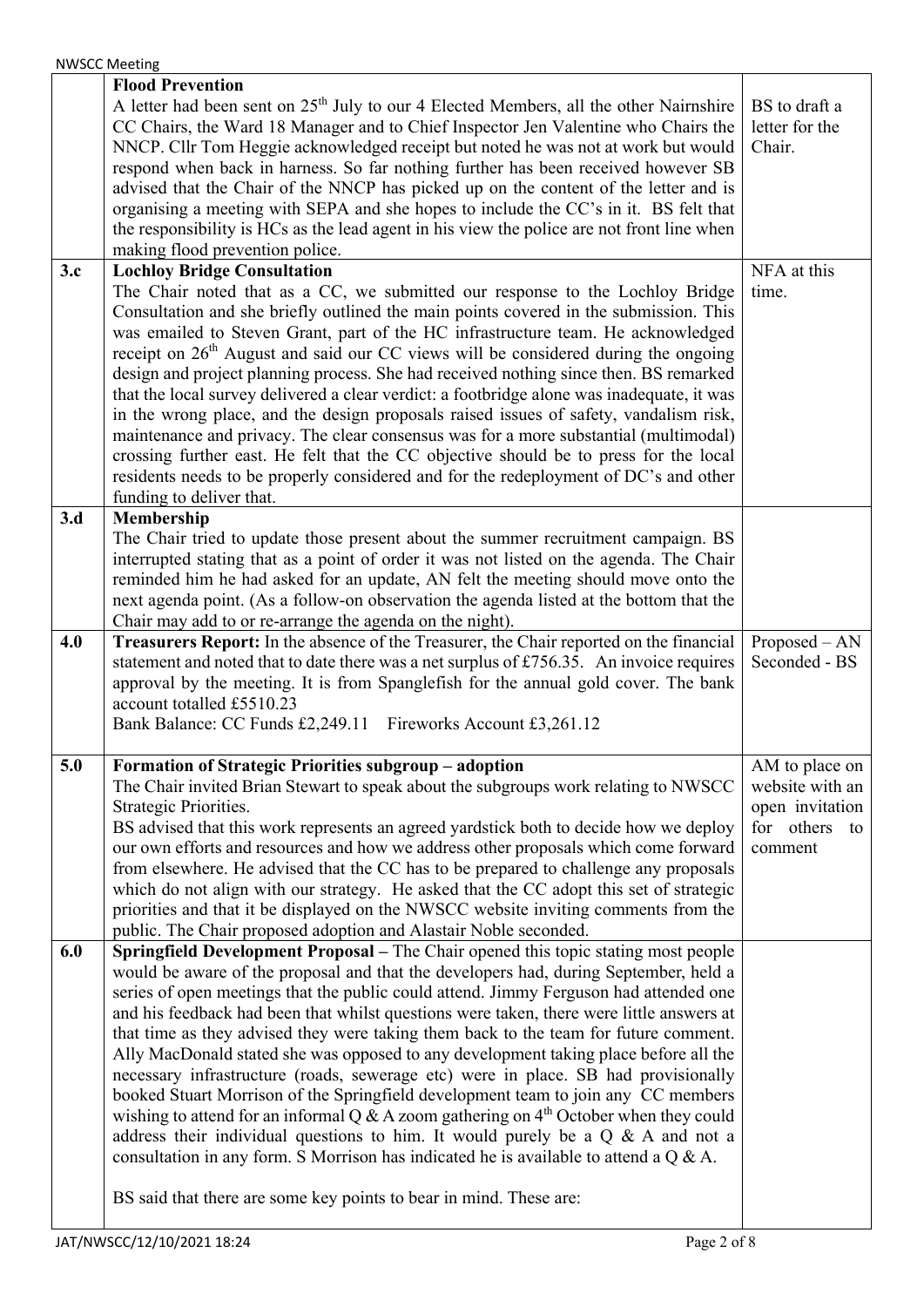|     | this is a non-preferred site i.e. THC does not support development there, and for<br>$\bullet$<br>several important reasons.<br>When Househill was raised during the IMFLDP examination, the SG Reporter's<br>$\bullet$<br>clear judgement was that there were significant infrastructure constraints<br>(notably access and drainage/flooding) which rendered the site unsuitable. The<br>implication was that development would depend upon linkage to the bypass (the<br>route had not then been settled). The constraints have not gone away and there<br>is no proposed link to the bypass.<br>So, the site remains non-preferred in the latest revise of the IMFLDP/MIR. The<br>$\bullet$<br>already-existing challenges of access, congestion and flood prevention have not<br>begun to be addressed.<br>Also, notable that the site is huge (146ha, >650 houses). The case for additional<br>$\bullet$<br>development on this scale is simply not supported by the evidence. The HC<br>housing forecasts have consistently been unrealistically high, and way in excess<br>of the actual build rate.<br>and the claim of 'desperate need for affordable housing' is simply a political<br>$\bullet$<br>slogan. If the need and pressure was so great, then the developments already<br>consented - notably at Delnies - could and should proceed before agreeing a<br>major additional number of houses.<br>He went on to say we should not be framing the debate in terms of Sandown versus<br>Nairn East, either/or, and which is the better (or the lesser evil). Neither of these large-<br>scale developments is needed during the period of the LDP. The bypass, and serious<br>upgrading of the town's infrastructure first, must be pre-conditions for consent to either.<br>It is worrying that Springfield are already on record as saying they are seeking to develop<br>ahead of the delivery of the bypass.<br>There is a tactical issue about which we ought to register concern. The use of the pre-<br>application process to try to secure endorsement of the proposal ahead of the detailed<br>application is a clear attempt to load the dice and influence the HC planners and the<br>IMFLDP. BS also had concerns about giving Springfield a platform to present their<br>proposal. Loreine Thomson (member of the public) noted that outline planning revised<br>to in principal had been given for the Delnies site and that still has to be built.<br>Worse than that, the proposal has already come to the SPAC and he asked who had seen<br>the webcast? This was supposed to be an opportunity for Cllrs to flag up any broad<br>issues of concern. Cllr Laurie Fraser did so – especially on access issues, the need for<br>detailed Transport Assessments and the flooding problems. His comments appeared to<br>be ignored. BS stated that this is a very worrying sign. He suggested that NWSCC<br>ought to put on record our recognition of LF's representations and our real concerns that<br>they were not properly taken on board. He suggested and it was agreed that as a CC we<br>write to LF, to recognise his efforts and to express support. | SB to send<br>letter to LF                                          |
|-----|-----------------------------------------------------------------------------------------------------------------------------------------------------------------------------------------------------------------------------------------------------------------------------------------------------------------------------------------------------------------------------------------------------------------------------------------------------------------------------------------------------------------------------------------------------------------------------------------------------------------------------------------------------------------------------------------------------------------------------------------------------------------------------------------------------------------------------------------------------------------------------------------------------------------------------------------------------------------------------------------------------------------------------------------------------------------------------------------------------------------------------------------------------------------------------------------------------------------------------------------------------------------------------------------------------------------------------------------------------------------------------------------------------------------------------------------------------------------------------------------------------------------------------------------------------------------------------------------------------------------------------------------------------------------------------------------------------------------------------------------------------------------------------------------------------------------------------------------------------------------------------------------------------------------------------------------------------------------------------------------------------------------------------------------------------------------------------------------------------------------------------------------------------------------------------------------------------------------------------------------------------------------------------------------------------------------------------------------------------------------------------------------------------------------------------------------------------------------------------------------------------------------------------------------------------------------------------------------------------------------------------------------------------------------------------------------------------------------------------------------------------------------------------------------------------------------------------------------------------------------------------------------------------------------------------------------------------------------------------------------------------------------------------------------------------------------------------------------------------------------------------------------------------------------------------------------------|---------------------------------------------------------------------|
| 7.0 | <b>NNCP Partnership</b><br>Report circulated re meeting 23 Sep 2021.<br>The Chair advised she had attended the Nairn, Nairnshire Community Planning<br>Partnership last Thursday. It was very pleasantly and ably Chaired by Chief Inspector                                                                                                                                                                                                                                                                                                                                                                                                                                                                                                                                                                                                                                                                                                                                                                                                                                                                                                                                                                                                                                                                                                                                                                                                                                                                                                                                                                                                                                                                                                                                                                                                                                                                                                                                                                                                                                                                                                                                                                                                                                                                                                                                                                                                                                                                                                                                                                                                                                                                                                                                                                                                                                                                                                                                                                                                                                                                                                                                                  | BS to draft a<br>letter about the<br>proposed<br>reference<br>group |
|     | Jen Valentine. SB noted her disappointment that there is no secretarial support to allow<br>NNCPP minutes rather than action points to be taken. The Chair had circulated her first<br>draft notes so CC members had time to read them and see what agenda items were<br>discussed. The whole Partnership next meets 16 <sup>th</sup> December.                                                                                                                                                                                                                                                                                                                                                                                                                                                                                                                                                                                                                                                                                                                                                                                                                                                                                                                                                                                                                                                                                                                                                                                                                                                                                                                                                                                                                                                                                                                                                                                                                                                                                                                                                                                                                                                                                                                                                                                                                                                                                                                                                                                                                                                                                                                                                                                                                                                                                                                                                                                                                                                                                                                                                                                                                                               |                                                                     |
|     |                                                                                                                                                                                                                                                                                                                                                                                                                                                                                                                                                                                                                                                                                                                                                                                                                                                                                                                                                                                                                                                                                                                                                                                                                                                                                                                                                                                                                                                                                                                                                                                                                                                                                                                                                                                                                                                                                                                                                                                                                                                                                                                                                                                                                                                                                                                                                                                                                                                                                                                                                                                                                                                                                                                                                                                                                                                                                                                                                                                                                                                                                                                                                                                               |                                                                     |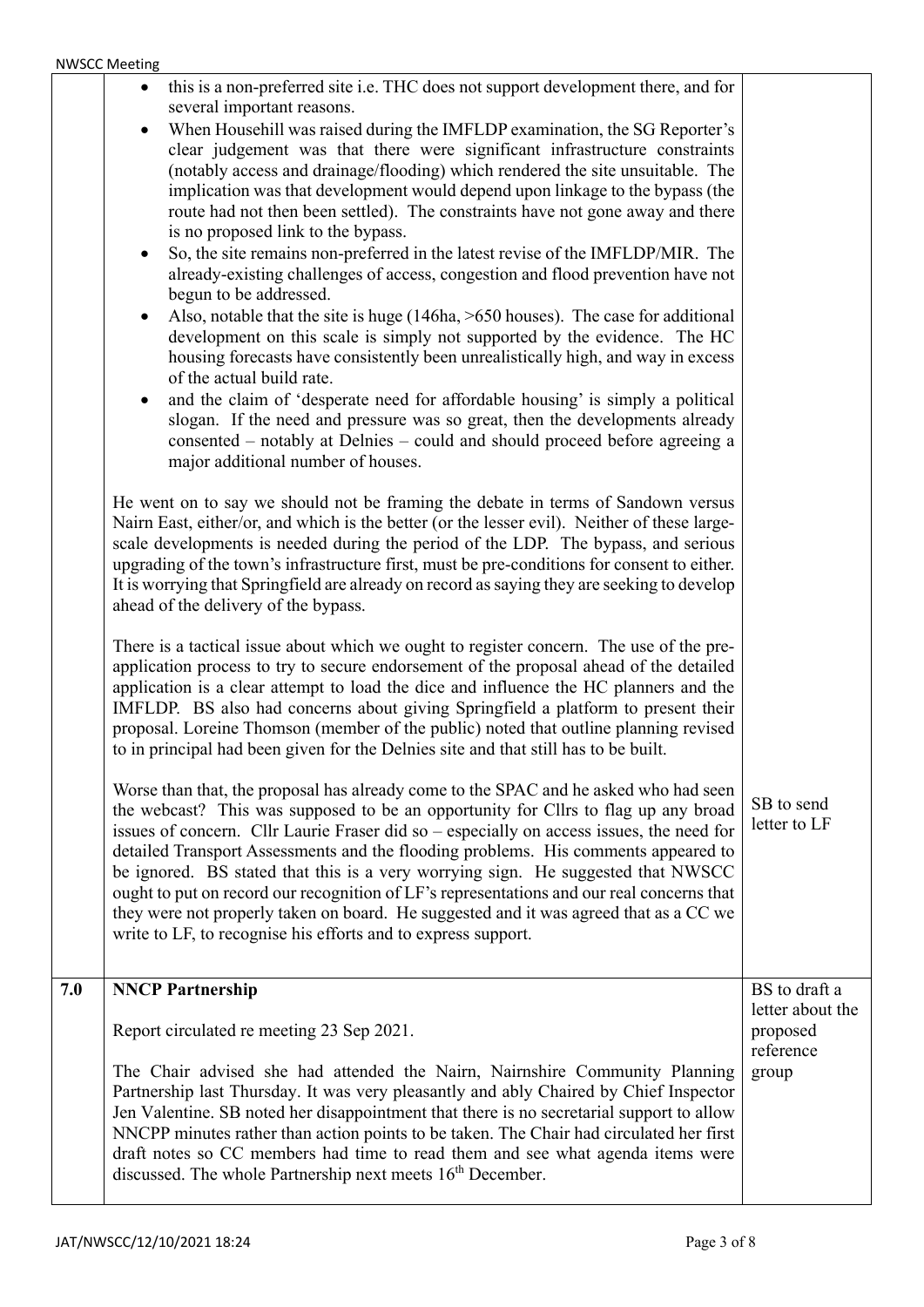|     | <b>NWSCC Meeting</b>                                                                                                                                                                                                                                                                                                                                                                                                                                                                                                                                                                                                                                                                                                                                                          |                         |
|-----|-------------------------------------------------------------------------------------------------------------------------------------------------------------------------------------------------------------------------------------------------------------------------------------------------------------------------------------------------------------------------------------------------------------------------------------------------------------------------------------------------------------------------------------------------------------------------------------------------------------------------------------------------------------------------------------------------------------------------------------------------------------------------------|-------------------------|
|     | The Chair asked that with the exception of the Sandown element which would be<br>covered in the next agenda item if there was anything any member wanted to bring out<br>at this meeting.                                                                                                                                                                                                                                                                                                                                                                                                                                                                                                                                                                                     |                         |
|     | BS started by saying that at the moment the whole process is pretty opaque, with cryptic<br>references to "agreed workstreams" and "subgroups" and "focused strands of activity",<br>with no explanation of what the subjects or tasks actually are. BS then reviewed the<br>current membership and activity of the NNCPP. He noted that a number of local<br>community groups in key areas of activity and concern from transport to the<br>environment were ignored or unrepresented. He was concerned that resilience was<br>poorly defined, failing to distinguish between the provision of social welfare and support<br>and the delivery of physical measures (eg flood prevention). He felt the role of HTSI<br>was unclear and their engagement in Nairn not visible. |                         |
|     | He also pointed out that the $NNCP$ – most of whose members were from outwith the<br>burgh - had no remit and no standing to consider Common Good issues such as<br>Sandown, nor any responsibility for development planning – points which were<br>discussed further under Item 8.                                                                                                                                                                                                                                                                                                                                                                                                                                                                                           |                         |
|     | In a brief follow-on discussion about regeneration, questions were raised about the role<br>and purpose of the NNCPP's "Economic Forum" and specifically about the way in<br>which significant amounts of Place-Based Investment funding had been allocated to<br>selected groups without any publicity, invitations to bid, or open local debate. BS<br>observed that it was odd and inconsistent, in particular to assign funds for the<br>establishment of a new community hub in the historic Seamens' Hall when the Council<br>had cut its grant funding for the existing Community & Arts Centre and had also<br>opposed several initiatives to revive another historic building (the Old Police Station)<br>for a similar purpose.                                     |                         |
|     |                                                                                                                                                                                                                                                                                                                                                                                                                                                                                                                                                                                                                                                                                                                                                                               |                         |
|     |                                                                                                                                                                                                                                                                                                                                                                                                                                                                                                                                                                                                                                                                                                                                                                               |                         |
| 8.0 | <b>Sandown Land</b><br>The Chair stated that we have all heard that at the Nairnshire Committee meeting on 15 <sup>th</sup><br>September the Elected Members agreed to "an extension" of the Consultation. Some of<br>the points they based that on $was - 1$ - limited responses, $2$ - HC felt too few groups had<br>responded, 3 - also limited suggestions for the land use. It was noted that the original<br>submissions will still be valid and be part of the extended consultation. HC are setting<br>up a short-term reference group to guide and support the extended engagement, that<br>group is to be drawn up from members of the NNCPP.                                                                                                                       | BS to draft a<br>letter |
|     | The Chair opened the discussion up to the CC members and advised that she would like<br>to give members of the public a chance to speak on this item if they so wish.<br>AN opened the discussion stating that nearly 100 responses had been submitted and that<br>it was unacceptable to be told this is not a good response. He felt strongly that it must<br>be local Nairn people who look after the Nairn Common Good and he did not agree with<br>a referencing group being set up from the NNCP with some members not residing within<br>the Nairn town and in some cases the Nairnshire boundaries. The discussion included<br>the view that it is a set of new questions, so it is therefore a new consultation not an<br>extension.                                 |                         |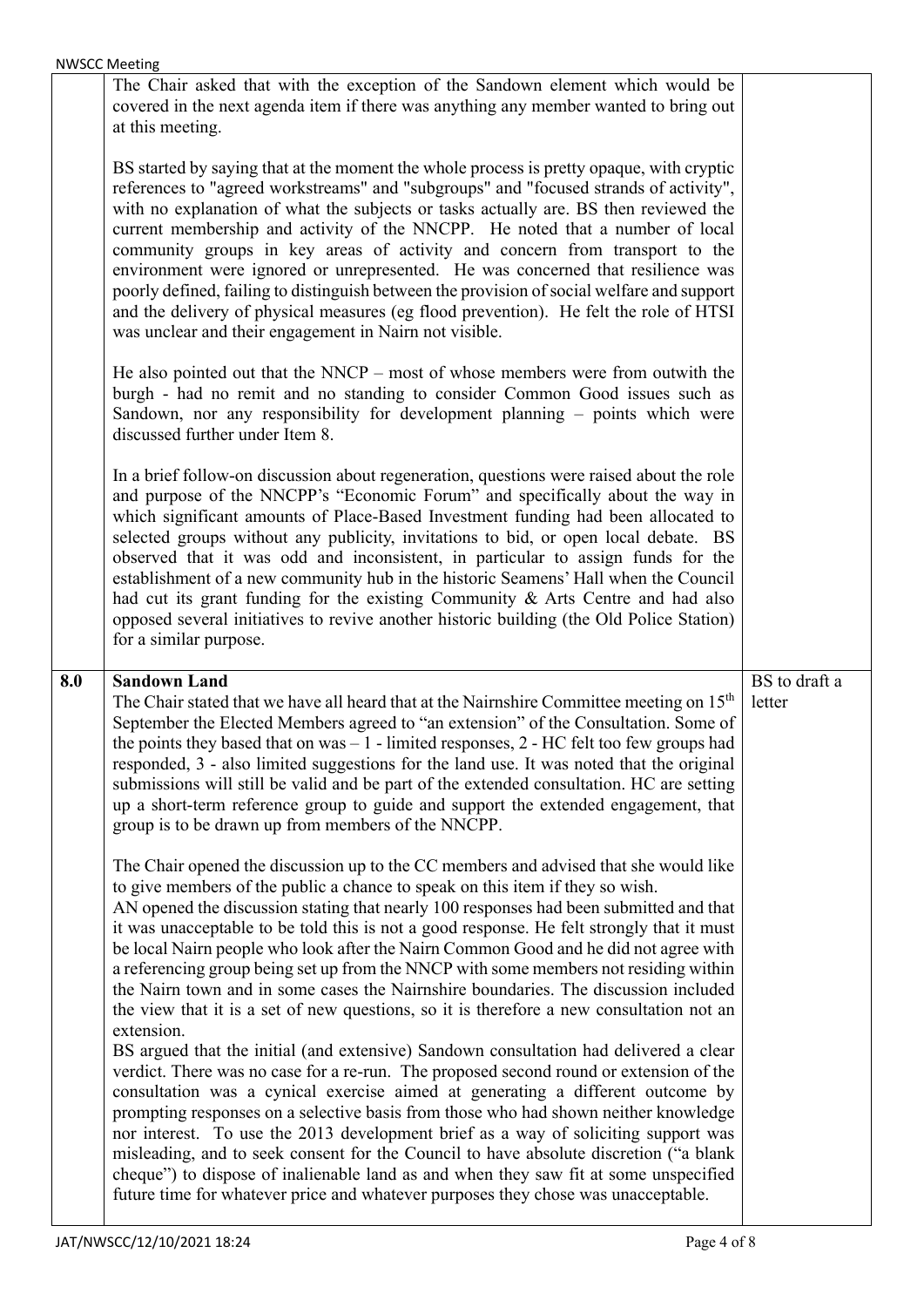|    | BS said that if there was to be further consultation, a full range of potential options<br>should be on the table, each supported by a detailed business case. But just to ask the<br>same question and to try to use the NNCPP (or a group within it) and the CAB to solicit<br>responses from particular sectors of the community and Council client groups was<br>inappropriate. A recommendation to write formally to the Council setting out these<br>concerns was agreed. Proposed that the BS draft a CC letter stating that this "extended"<br>consultation is simply not acceptable.                                                                                                                                                                                                                                                                                                                                                                                                                                                                                                                                                                                                                                                                                                                                                                                                                                                                                                                                                                                                                                                                                              |                                                                                                            |
|----|--------------------------------------------------------------------------------------------------------------------------------------------------------------------------------------------------------------------------------------------------------------------------------------------------------------------------------------------------------------------------------------------------------------------------------------------------------------------------------------------------------------------------------------------------------------------------------------------------------------------------------------------------------------------------------------------------------------------------------------------------------------------------------------------------------------------------------------------------------------------------------------------------------------------------------------------------------------------------------------------------------------------------------------------------------------------------------------------------------------------------------------------------------------------------------------------------------------------------------------------------------------------------------------------------------------------------------------------------------------------------------------------------------------------------------------------------------------------------------------------------------------------------------------------------------------------------------------------------------------------------------------------------------------------------------------------|------------------------------------------------------------------------------------------------------------|
| 9  | <b>Local Place Plan</b><br>The Chair remarked that all of the CC Members should have received the NICE<br>September 2021 – "Towards a Strategic Economic Plan and Active Masterplan" that<br>Alastair, as Chair of NICE, had emailed to us. She then asked the Chair of NICE to<br>elaborate on the intention. AN spoke about the view that Nairn could be a green and<br>sustainable model for Scotland going forward. The plan had been devised with<br>professional support and the next stage would be to enable it to form part a 10-year<br>masterplan and he hoped that both Nairn CC's could support these proposals. BS<br>thought the CC should be supportive as it needs to be community led. AMacD is in<br>favour of environmental planning as well as Local Place Planning. SB expressed that<br>the main challenge to NICE would be to get the local Councillors and HC to fully engage<br>and support the proposals and urged that the NICE Chair engage with them early on. JF<br>wondered about the funding of such proposals. Overall the CC members present were<br>supportive of the NICE proposal to initiate a LPP.                                                                                                                                                                                                                                                                                                                                                                                                                                                                                                                                                 |                                                                                                            |
| 10 | <b>Car Parking Charges</b><br>The Chair had previously forwarded to all the CC Members an email from Shane<br>Manning HC Traffic Management and Control officer, detailing the income collected to<br>22 <sup>nd</sup> September at the Cumming Street, the Harbour and the Maggot Car parks. The<br>Gross income for each site is:<br>Cumming Street £13,311.45, the Harbour £5,165.20, the Maggot £6,507.30. A Gross<br>total for the 3 locations of $£$ 24,983.95. The amount HC are proposing allocating to the<br>Common Good Fund is 50% of that gross income, $£12,491.97$ , leaving a net total for<br>the 3 locations of £12,491.98. The Chair remarked there will be views on the unspecified<br>50% being netted off the income along with other thoughts and opened the discussion<br>up to the members. Of the 50% deduction SB understood 20% would go to HC for<br>administration and 30% in HC own transport management budget.<br>AN stated that he believed that legal opinion would state that this allocation was contrary<br>to the correct use of CG funds and that he believed that there was a conflict of interest<br>with HC allocating funds to subsidise HC running costs. BS used the analogy of<br>Highland Council treating people in Nairn like native Americans who were bribed by<br>colonialists with beads and blankets! He stated that Common Good revenue is required<br>to be spent in Nairn. Nairn should be refusing to play this game and that we (Nairn) are<br>not prepared to be bribed by the modern-day equivalent of beads and blankets. He stated<br>that this deduction was against the LASAC guidelines. The perceived lack of itemised | BS to draft a<br>letter covering<br>the misgivings<br>the CC had<br>around the<br>proposed HC<br>deduction |
| 11 | detail relating to the 50% caused general disquiet amongst the members present.<br><b>Developers Contributions and Developers Contributions allocations</b><br>The Chair observed that several reminders had been sent since we first wrote in May to<br>Scott Dalgarno about the historic Developers Contributions. She had circulated SD's<br>updated figures in his response that afternoon. AN felt, that for the figures prior to 2018,<br>Audit Scotland should be involved. BS felt there was a need to ensure that the<br>community is engaged in shaping emerging action and he wanted the book-keeping and<br>accounting prior to 2018 to be provided. He spoke of the need to ensure full transparency<br>and accurate accounting for all DC's. JF's view was that as a CC we should stipulate<br>that the community have an entitlement to participate and be engaged as well as being<br>actively consulted on DC's when the formula is being drawn up. SB felt that, as the                                                                                                                                                                                                                                                                                                                                                                                                                                                                                                                                                                                                                                                                                                  | SB to write to<br><b>SD</b><br>SB to write to<br><b>NRCC</b><br><b>BS</b> draft letter                     |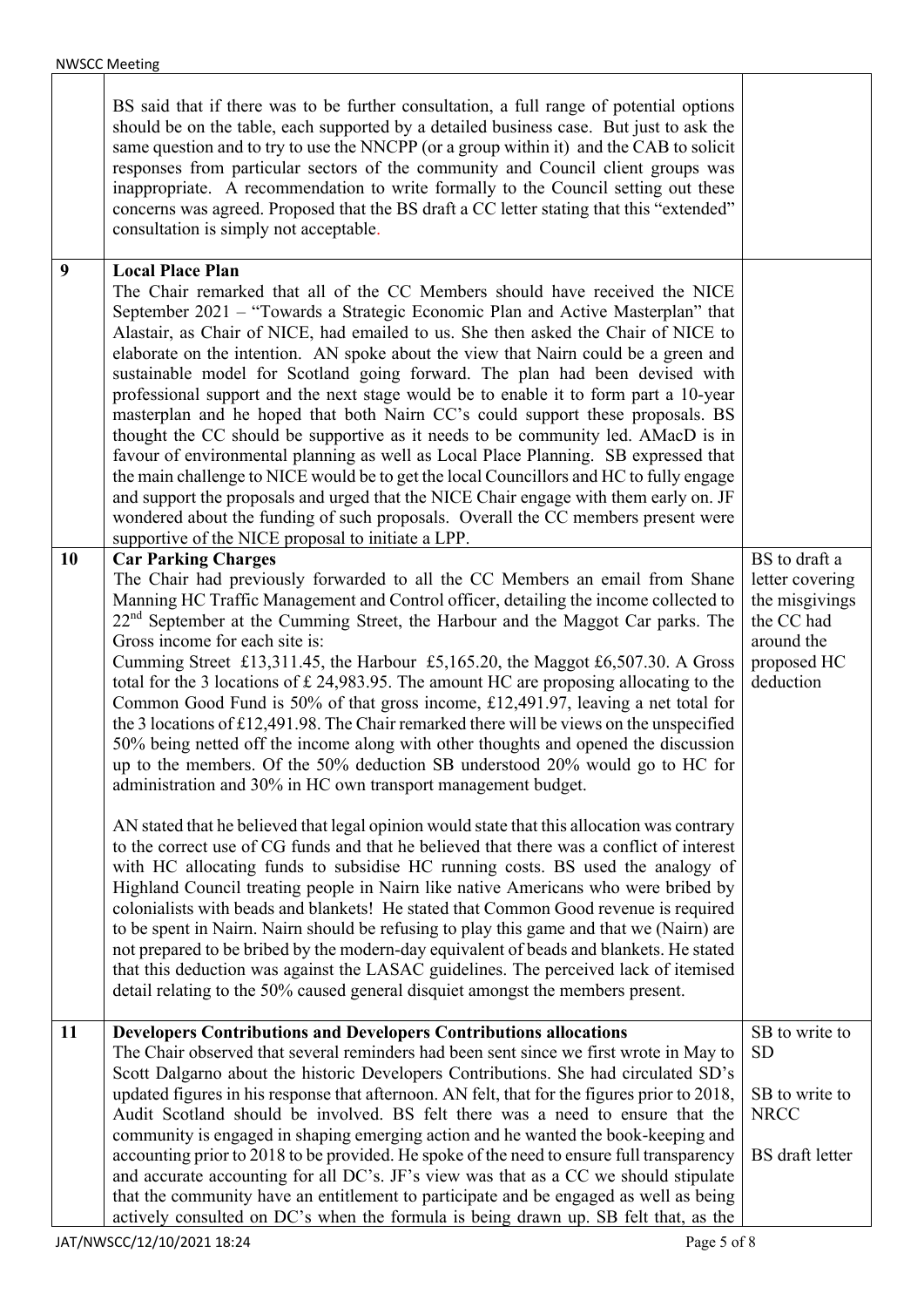|      | <b>NWSCC Meeting</b>                                                                                                                                                                                                                                                                                                                                                                                                                                                                                                                                                                                                                                                                                                                                                                                                                                                                                                                                                                                  |  |
|------|-------------------------------------------------------------------------------------------------------------------------------------------------------------------------------------------------------------------------------------------------------------------------------------------------------------------------------------------------------------------------------------------------------------------------------------------------------------------------------------------------------------------------------------------------------------------------------------------------------------------------------------------------------------------------------------------------------------------------------------------------------------------------------------------------------------------------------------------------------------------------------------------------------------------------------------------------------------------------------------------------------|--|
|      | majority of the DC's in question related to the Lochloy development, NWSCC should<br>invite Nairn River CC to jointly write to Audit Scotland. This suggestion met with<br>general agreement. Member of the public, Loreine Thompson, stated, that the money<br>belonged to the people of Nairn and that it should be used to provide facilities in Nairn.<br>The discussion that followed agreed three separate actions. SB to send a note of thanks<br>to Scott Dalgarno for his input, SB to write to the Chair of Nairn River CC inviting them<br>to make the approach to Audit Scotland a joint one and BS to draft a letter about<br>community engagement and "visibility" when prioritising and decision-making over<br>what DC's should be spent on.                                                                                                                                                                                                                                          |  |
| 12   | <b>Request for verbal Update from Councillors</b>                                                                                                                                                                                                                                                                                                                                                                                                                                                                                                                                                                                                                                                                                                                                                                                                                                                                                                                                                     |  |
| 12.a | <b>Harbour Street Toilets</b><br>The Chair advised she is now able to disclose that at the NNCPP meeting we were<br>advised by Alison Clark that Lewis Hannah will be temporarily covering Emma's sick<br>absence, starting 25 <sup>th</sup> October, 2021. She noted that Cllrs Saggers and Heggie were both<br>unable to attend she would, for the record, note their emailed responses for the agenda<br>items they were asked to respond on.                                                                                                                                                                                                                                                                                                                                                                                                                                                                                                                                                      |  |
|      | Harbour Street Toilets PS's email report:                                                                                                                                                                                                                                                                                                                                                                                                                                                                                                                                                                                                                                                                                                                                                                                                                                                                                                                                                             |  |
|      | Costs provided by THC for the re-opening of the toilets:<br>£4,222                                                                                                                                                                                                                                                                                                                                                                                                                                                                                                                                                                                                                                                                                                                                                                                                                                                                                                                                    |  |
|      | Estimated running costs August to October 2021<br>£7,646                                                                                                                                                                                                                                                                                                                                                                                                                                                                                                                                                                                                                                                                                                                                                                                                                                                                                                                                              |  |
|      | Estimated annual running costs<br>£26,500                                                                                                                                                                                                                                                                                                                                                                                                                                                                                                                                                                                                                                                                                                                                                                                                                                                                                                                                                             |  |
|      | With costs for re-opening for eleven weeks to the end of October 2021 estimated to be<br>approximately £12,000, it was agreed that re-opening did not provide good value and the<br>decision was taken not to do so.                                                                                                                                                                                                                                                                                                                                                                                                                                                                                                                                                                                                                                                                                                                                                                                  |  |
|      | It was agreed to review the position early in 2022 with regards to re-opening for the 2021<br>season. In the meantime, the NCGF would ensure that the facilities were maintained over<br>the winter period.                                                                                                                                                                                                                                                                                                                                                                                                                                                                                                                                                                                                                                                                                                                                                                                           |  |
|      | The discussion that followed highlighted that the principle is simple. Most Councils in<br>Scotland either pay rent for CG land or assets which are used to provide public facilities<br>and amenities (playing fields, parks, etc), or they do maintenance in lieu of rent. HC<br>already does this for various CG sites and buildings which are used to provide public<br>services and amenities, one example being Dingwall's town hall. In Nairn, the Council<br>pay no such rent: it also charges the CG for whatever maintenance it does, and it looks<br>to the CG fund to meet capital expenditure. Additionally, it also debits the CG fund with<br>the fees it then pays to itself for administering CG and to HLH to "manage" these<br>facilities. The leisure park and splash pad being just two of many possible examples.<br>NWSCC had repeatedly asked PS to address these anomalies and as a CC we would<br>encourage him to "muscle" in with HC officials to ensure it is corrected. |  |
| 12.b | <b>Common Good</b><br>PS's email advised he will be having a meeting with Council Officers scheduled for<br>October $25th$ . He went on to note that THC's position remains that the obligations of the<br>Council under the Local Government and Planning (Scotland) Act 1982 is<br>"permissive", enabling discretion in how THC undertakes its duties in relation to the<br>provision of recreational facilities. By providing the current level of facilities, THC<br>says that it is meeting the requirements of the Act.<br>While THC may be spending less per head on recreational facilities in Nairnshire than<br>elsewhere in the area, the Council's position appears to be that it is providing some<br>facilities in the Ward and therefore meeting the requirements of the Act.                                                                                                                                                                                                          |  |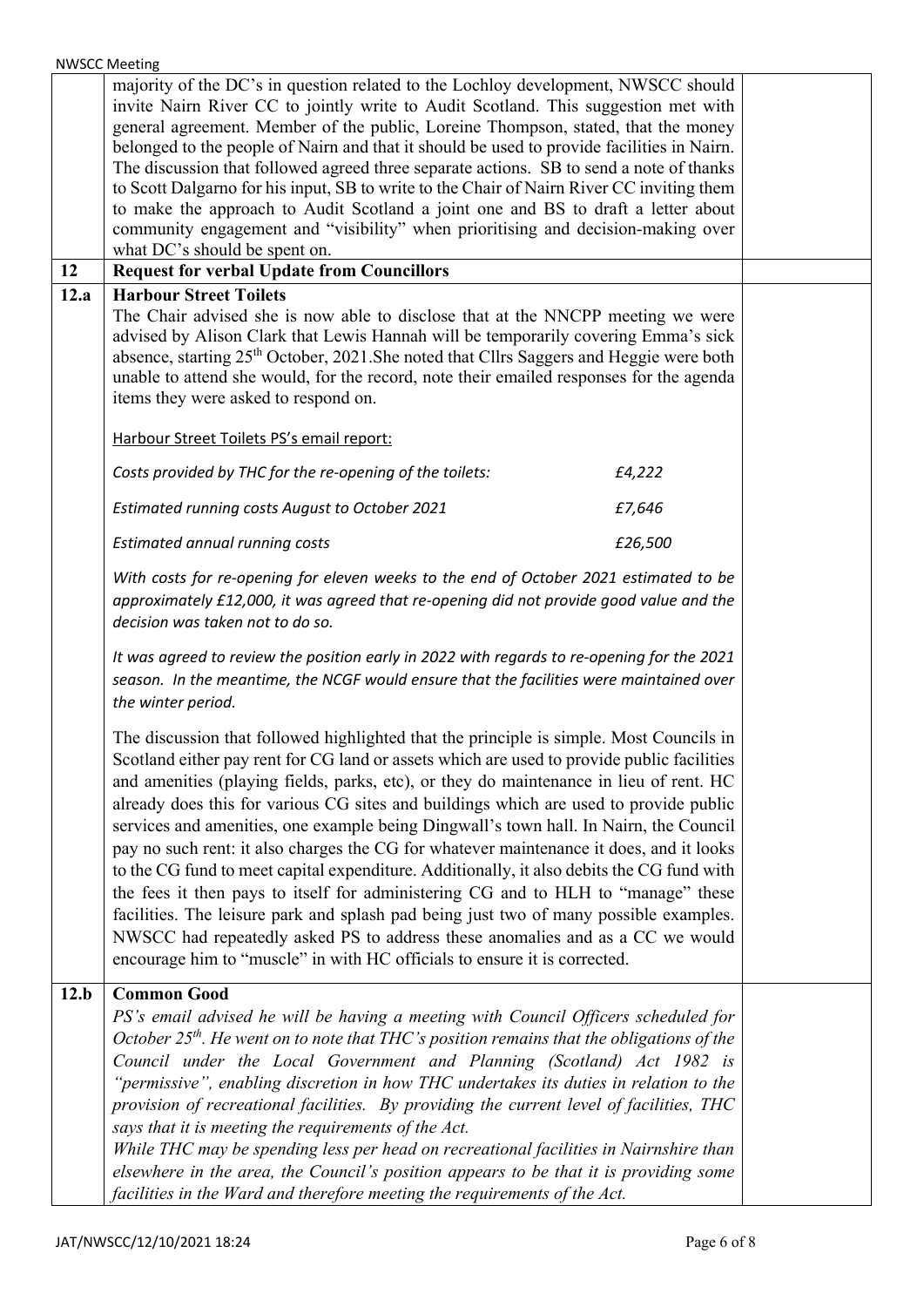|      | <b>NWSCC Meeting</b>                                                                                                                                                                                                                                                                                                                                                                                                                                                                                                                                                                                                                                                                                                                                                                                                                                                          |                             |
|------|-------------------------------------------------------------------------------------------------------------------------------------------------------------------------------------------------------------------------------------------------------------------------------------------------------------------------------------------------------------------------------------------------------------------------------------------------------------------------------------------------------------------------------------------------------------------------------------------------------------------------------------------------------------------------------------------------------------------------------------------------------------------------------------------------------------------------------------------------------------------------------|-----------------------------|
|      | In practical terms, the Council says that it does not have the budget to cover the<br>maintenance of the recreational facilities owned by the NCGF and that therefore the<br>NCGF should pay.                                                                                                                                                                                                                                                                                                                                                                                                                                                                                                                                                                                                                                                                                 |                             |
| 12.c | Leisure and Recreation spend - fair share                                                                                                                                                                                                                                                                                                                                                                                                                                                                                                                                                                                                                                                                                                                                                                                                                                     | BS to draft a               |
|      | PS wrote in his email that regrettably, the notion of a fair share seems to be alien to<br>THC officers. Much of the allocation of the leisure and recreation budgets are<br>determined by historical spend running through from the time of the district councils.                                                                                                                                                                                                                                                                                                                                                                                                                                                                                                                                                                                                           | letter                      |
|      | For instance, the 2019/20 budgets for play areas were as follows:                                                                                                                                                                                                                                                                                                                                                                                                                                                                                                                                                                                                                                                                                                                                                                                                             |                             |
|      | <b>Badenoch &amp; Strathspey</b><br>£4,700                                                                                                                                                                                                                                                                                                                                                                                                                                                                                                                                                                                                                                                                                                                                                                                                                                    |                             |
|      | £41,000<br>Caithness                                                                                                                                                                                                                                                                                                                                                                                                                                                                                                                                                                                                                                                                                                                                                                                                                                                          |                             |
|      | £40,300<br>Inverness                                                                                                                                                                                                                                                                                                                                                                                                                                                                                                                                                                                                                                                                                                                                                                                                                                                          |                             |
|      | Lochaber<br>£13,000                                                                                                                                                                                                                                                                                                                                                                                                                                                                                                                                                                                                                                                                                                                                                                                                                                                           |                             |
|      | Nairn<br>£4,000                                                                                                                                                                                                                                                                                                                                                                                                                                                                                                                                                                                                                                                                                                                                                                                                                                                               |                             |
|      | £62,923<br>Ross & Cromarty                                                                                                                                                                                                                                                                                                                                                                                                                                                                                                                                                                                                                                                                                                                                                                                                                                                    |                             |
|      | £8,000<br>Skye                                                                                                                                                                                                                                                                                                                                                                                                                                                                                                                                                                                                                                                                                                                                                                                                                                                                |                             |
|      | £11,800<br>Sutherland                                                                                                                                                                                                                                                                                                                                                                                                                                                                                                                                                                                                                                                                                                                                                                                                                                                         |                             |
|      | There is no correlation either between populations or the number of play parks in each<br>area.                                                                                                                                                                                                                                                                                                                                                                                                                                                                                                                                                                                                                                                                                                                                                                               |                             |
|      | With Council budgets under pressure, an increase in expenditure in one area would<br>likely be at the expense of another area and would require the consent of council<br>members. In this particular field, it is expected that each Ward should find money for<br>play parks out of ward discretionary and other ward funding. Nairn has recently<br>provided £10,500 from the Nairn Place Based Investment Funds towards play parks in<br>the town.<br>During the discussion on both these items that followed, several observed that the<br>"update" was inadequate. PS is admitting the Council approach is unjustified and<br>inequitable. Is was felt that as a Nairn Councillor he should be challenging and seeking<br>to change the present situation. The feeling of the meeting was that there should be a<br>robust letter written in response to PS's briefing. |                             |
| 12.d | <b>New Nairn Academy</b><br>Cllr Heggie had emailed a short update on $20th$ September which read:                                                                                                                                                                                                                                                                                                                                                                                                                                                                                                                                                                                                                                                                                                                                                                            | SB to write to<br><b>TH</b> |
|      | "You may have noted the extensive work being done within the school estate at<br>present. There will be a specific update for Nairn Academy in October when the team<br>will discuss issues with elected members and school stakeholders. I have agreed to join<br>a call later today to clarify the process. The team are managing several significant<br>capital projects and have an agreed process which will be followed".                                                                                                                                                                                                                                                                                                                                                                                                                                               |                             |
|      | The discussion that followed was that the update had no substance and the Chair was<br>asked to write to Cllr Heggie with a list of the following questions:                                                                                                                                                                                                                                                                                                                                                                                                                                                                                                                                                                                                                                                                                                                  |                             |
|      | Who are the Stakeholders involved in the project?<br>Do we have the actual or suggested proposals for the new Academy?<br>What will it all actually include apart from a school and classrooms?<br>Has the location been decided and if it has is there a site drawing we can all see?<br>When will the local community be included and updated?<br>What the likely cost will be and what is the latest position on funding it?<br>Significant projects – what are these?                                                                                                                                                                                                                                                                                                                                                                                                     |                             |